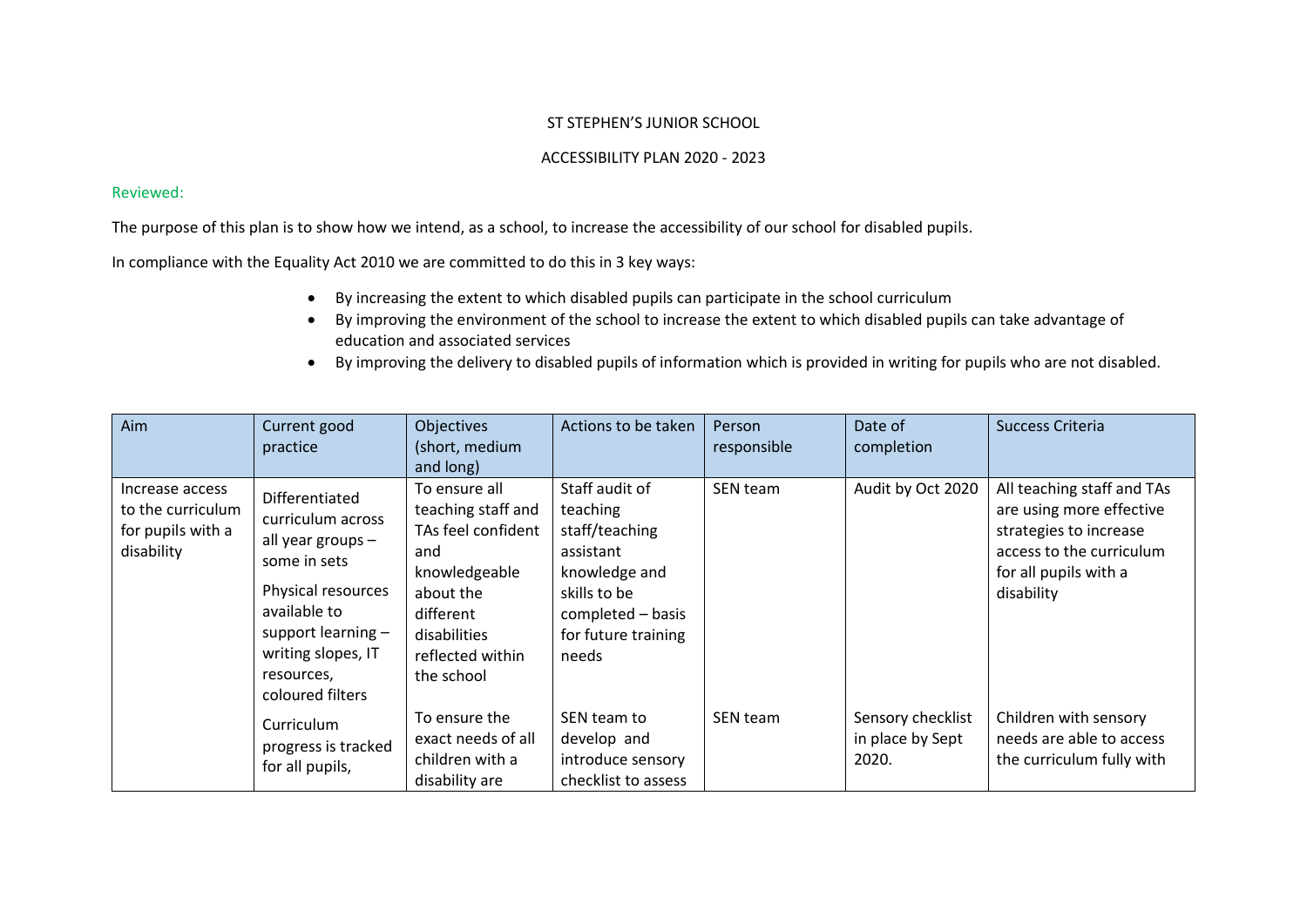| including those<br>with a disability<br>Targets are set                                                                                | assessed and<br>provided for - inc<br>resources and<br>interventions                                                            | individual child<br>needs                                                                                                     |                |                                                                            | concessions in place where<br>necessary                                                                                                                               |
|----------------------------------------------------------------------------------------------------------------------------------------|---------------------------------------------------------------------------------------------------------------------------------|-------------------------------------------------------------------------------------------------------------------------------|----------------|----------------------------------------------------------------------------|-----------------------------------------------------------------------------------------------------------------------------------------------------------------------|
| effectively and are<br>appropriate for<br>pupils with<br>additional needs.<br>Interventions run<br>to cover all 4 SEN<br>areas of need |                                                                                                                                 | Audit of resources<br>available for<br>children with a<br>$disability -$<br>resources for<br>ADHD/ASD/Clever<br>Hands etc     | SEN team       | Audit by end of<br>2020 and<br>resources<br>ordered where<br>budget allows | All children with disabilities<br>are supplied with the<br>resources they need in<br>order to access all areas of<br>the curriculum fully                             |
| Advice sought from<br>outside agencies -<br>CAT team, OT,<br>SALT and at LIFT<br>through HNF<br>- STLS support with                    |                                                                                                                                 | Smooth transition<br>of pupils with<br>disabilities - from<br>Infants and to<br>Secondary school                              | SEN team       | Start and end of<br>each school year                                       |                                                                                                                                                                       |
| resources and<br>advice                                                                                                                |                                                                                                                                 | SEN team to<br>continue to<br>research<br>interventions that<br>can be introduced<br>to support children<br>with disabilities | SEN team       | Ongoing                                                                    |                                                                                                                                                                       |
|                                                                                                                                        | To ensure all<br>pupils with a<br>disability have a<br>voice within<br>school in relation<br>to provision and<br>the curriculum | Improve pupil<br>voice for SEN<br>children - school<br>council                                                                | School council | Next election -<br>Sept 2020                                               | Children with a range of<br>disabilities are having the<br>opportunity to discuss<br>their views regarding the<br>provision and curriculum<br>available in the school |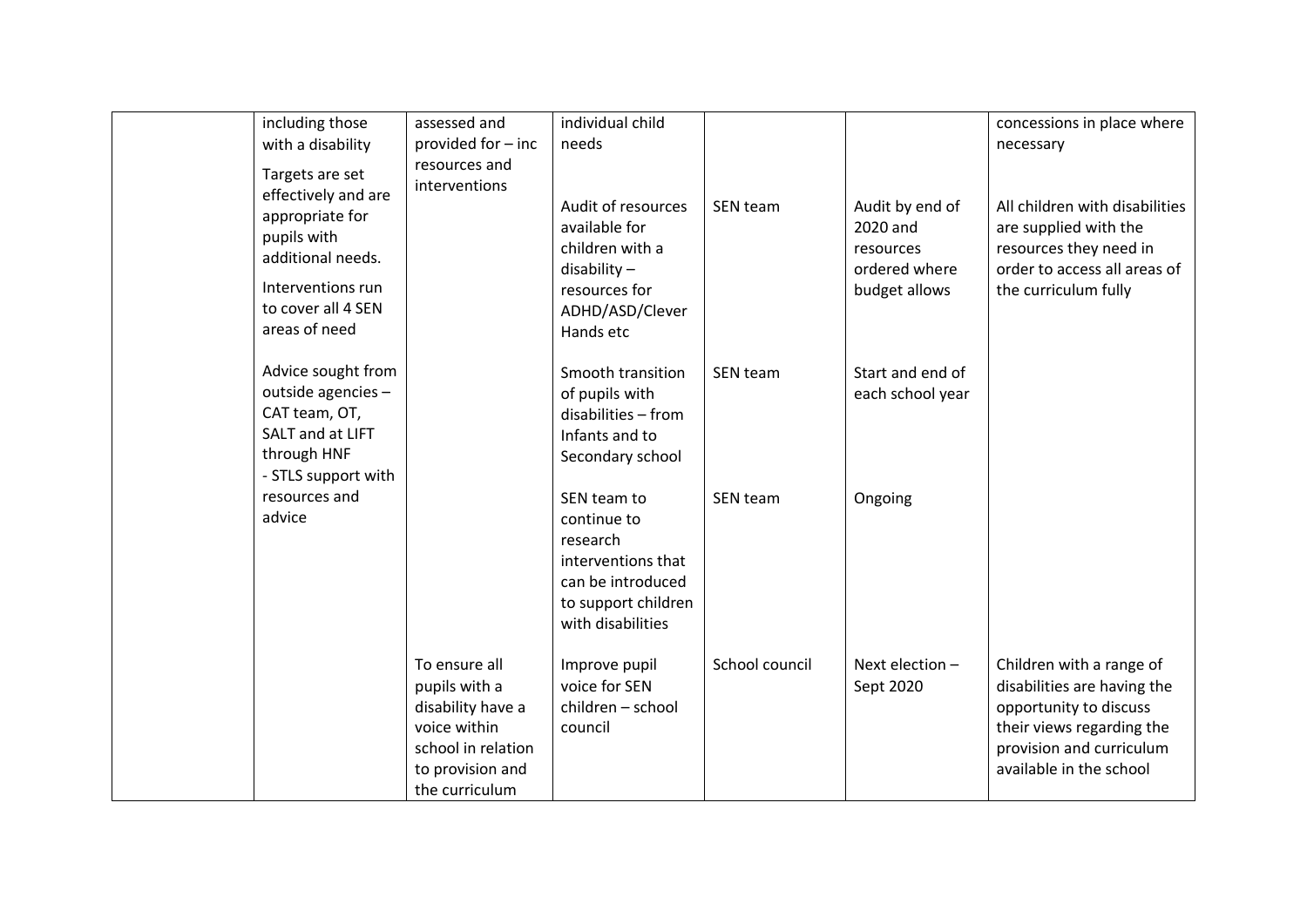| Improve and     | - 2 disabled parking | To ensure the      | <b>SENCO to liaise</b>  | <b>SENCO</b> | Ongoing          | New disabled pupils are       |
|-----------------|----------------------|--------------------|-------------------------|--------------|------------------|-------------------------------|
| maintain access | bays maintained      | school makes       | closely with Infant     |              |                  | able to easily access all     |
| to the physical | - Disabled toilets   | physical           | SENCO or those          |              |                  | areas of the physical         |
| environment     | - Individual PEEP    | accommodations     | from other schools      |              |                  | school environment            |
|                 | plans created        | to the school      | to ensure physical      |              |                  |                               |
|                 | when necessary       | environment        | adaptions can be        |              |                  |                               |
|                 | - Improved           | where necessary    | made prior to           |              |                  |                               |
|                 | handrails            | for new            | pupils arriving         |              |                  |                               |
|                 | - new carpet with    | admissions         |                         |              |                  |                               |
|                 | contrasting          |                    |                         |              |                  |                               |
|                 | patterns             |                    |                         |              |                  |                               |
|                 | - toilet and sink    |                    |                         |              |                  |                               |
|                 | adaptations in       |                    |                         |              |                  |                               |
|                 | place in year 3      |                    |                         |              |                  |                               |
|                 | toilets              |                    |                         |              |                  |                               |
|                 | - some facilities    | To create and      | <b>SENCO and Health</b> |              | PEEPS renewed at | All disabled pupils within    |
|                 | installed to support | maintain PEEP      | and Safety lead         | SENCO and SH | start of each    | the school are able to be     |
|                 | HI children $-$      | plans for required | (SH) to liaise at       |              | academic year    | quickly and safely            |
|                 | flashing beacons in  | pupils on an       | start of each           |              |                  | evacuated if there is a fire. |
|                 | Y3 toilets,          | annual basis       | academic year to        |              |                  | All relevant staff are aware  |
|                 | adjustable door      |                    | create necessary        |              |                  | of PEEPS and are able to      |
|                 | closers              |                    | <b>PEEPS</b>            |              |                  | action them.                  |
|                 | - ramp access to     |                    |                         |              |                  |                               |
|                 | ASC/playgrounds      |                    |                         |              |                  |                               |
|                 | - flat entry to      |                    |                         |              |                  |                               |
|                 | reception            | To ensure the      | Audit of school         | SEN team     | Autumn 2020      | The school environment        |
|                 | - lighting improved  | school             | environment using       |              |                  | allows for all children with  |
|                 | in most areas of     | environment inc    | <b>SEN</b>              |              |                  | disabilities to feel safe and |
|                 | the school           | classrooms, dining | friendly/sensory/       |              |                  | able to learn to the best of  |
|                 | - noisy fan heaters  | hall and outside   | <b>ADHD check lists</b> |              |                  | their ability                 |
|                 | replaced in          | spaces are SEN     |                         |              |                  |                               |
|                 | classrooms           | friendly           |                         |              |                  |                               |
|                 |                      | environments       |                         |              |                  |                               |